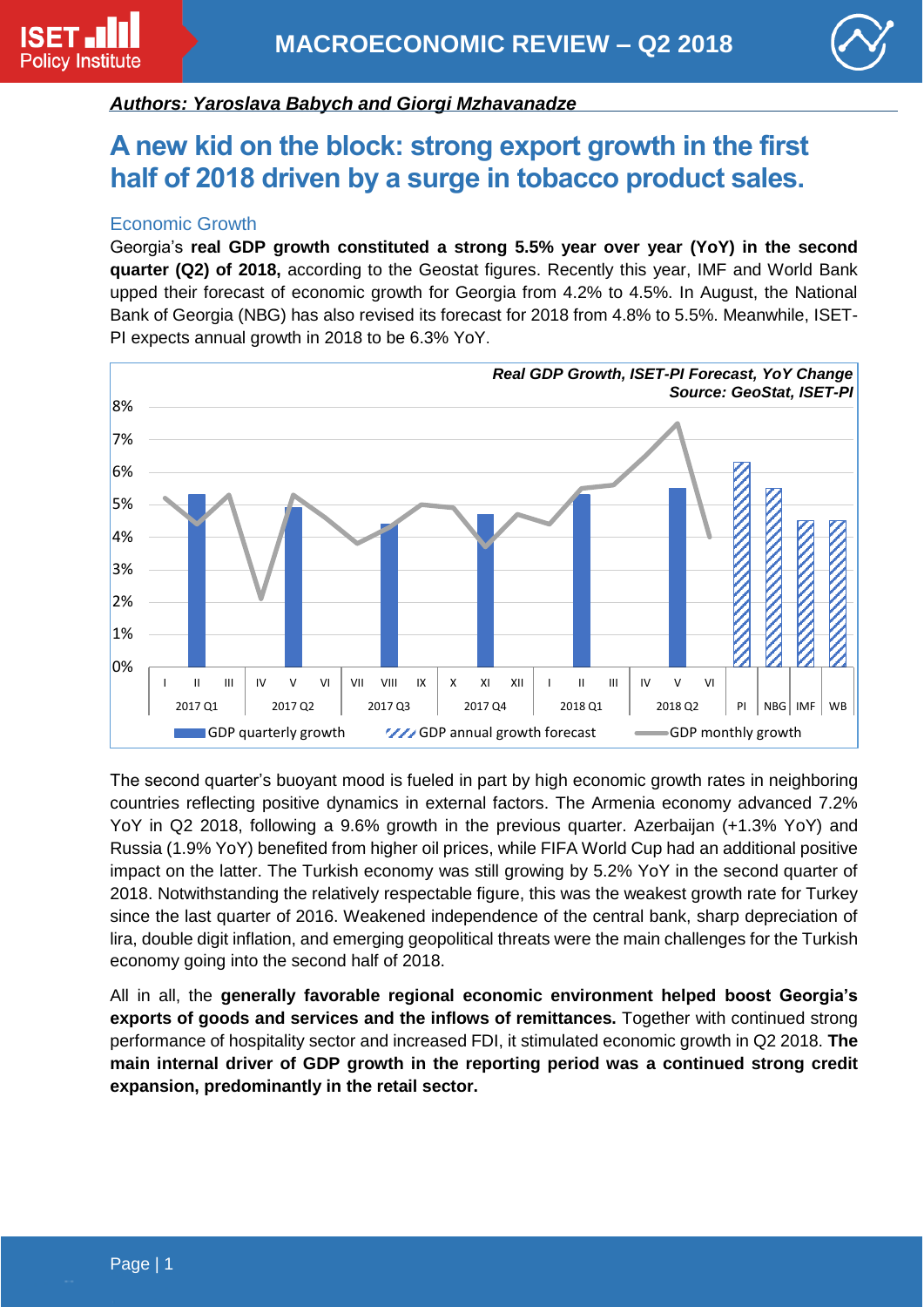



#### Inflation

In Q2 2018 the CPI inflation rate fluctuated around the targeted level as the effect of the one-off supply side factors was exhausted in the beginning of the year and lari's effective exchange rates appreciated. **Overall, the annual inflation in April-June stood at 2.9%**  - in line with the 3% NBG target. Increasing food and oil prices on international markets were the main drivers of CPI inflation. **The prices on Food and Non-alcoholic Beverages and Transport increased by 1.5% and 3.7% YoY** respectively. **Together with healthcare products (+ 4.5% YoY), these categories contributed 1.36** 



**percentage points (pp) to the overall CPI inflation**. The increase in tariffs on natural gas since August 2017 and the increase in water and electricity tariffs since January 2018 also had a perceptible effect on inflation. The contribution of the latter factors to consumer price increase was 0.4 pp in Q2 2018.

**Prices of clothing and footwear dropped by 6.1% YoY.** This decrease is explained by the depreciation of the Turkish lira, as Turkey remains the main import source of textile and apparel in Georgia. Together with communication (-1.2% YoY) these categories drove annual inflation down in Q2 2018 (contributing -0.3 pp to total inflation).



According to NBG's forecast made in August 2018: *"Other things equal, the inflation both this year and in the medium term will fluctuate around the target rate. The macroeconomic risks have risen given the regional developments, causing increased volatility on financial markets. However, even in case these risks are realized, the significant deviation of inflation from its target is not expected."*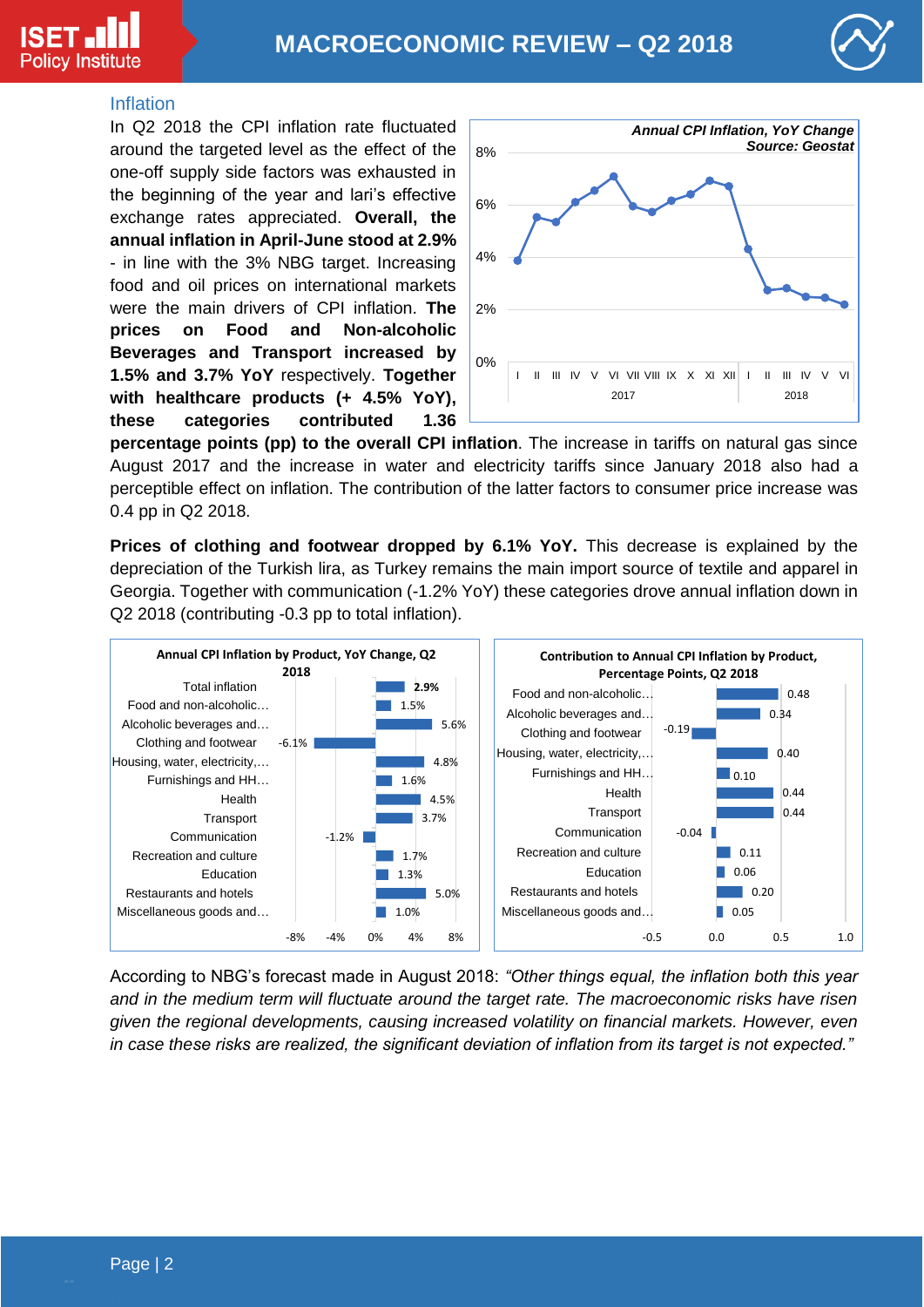



#### External Sector

**The external merchandise trade of Georgia surged by 25.3% YoY in Q2 2018, driven by both export and import growth.**



**Total exports jumped by 29.9% YoY and amounted to 860.3 million US dollar**. The growth was driven by the **doubled re-exports of cars, a tenfold increase in exports of tobacco products and a 40% increase in ferro-alloys exports.** Georgian "car" industry, which includes car and spare parts re-exporters and repairers, benefitted from the improving economic performance in the region, especially in Azerbaijan – the major market for car re-exports. This market was lost temporarily starting from 2014 due to a recession in Azerbaijan and the imposed non-tariff regulations on car imports, which allow to import only cars that meet the Euro-4 ecological standard. **It seems that the new excise tax scheme on cars introduced in Georgia in 2017 facilitated adaptation to the Azeri requirements**. **The hike in exports of tobacco products also could be explained by tax incentives** – increased excise tax on cigarettes and other tobacco products and imposed regulations on tobacco products' promotion, selling and consumption possibly shrank domestic market or just made the exports more profitable for local producers (as exports of tobacco are tax free). The main destination countries for Georgia's tobacco products (mainly cigarettes, manufactured tobacco, and tobacco substitutes) are Azerbaijan, Uzbekistan, and Singapore. Overall, the **main destination markets for Georgian export products in Q2 2018 were Azerbaijan (14.9% of total), Russia (12.3%), Turkey (8.1%), Armenia (8%) and China (7.7%).** Despite the significant growth of exports to EU during the last years, exports to CIS grew even faster, in Q2 2018 49% of total Georgian exports ended up in CIS countries, while the share of EU countries was only 19%. **This statistics underlines the problem of low diversification of trade and high exposure to regional shocks.**

**Imports amounted to 2,323.5 million US dollar in Q2 2018, a 23.8% YoY increase**. This figure was mainly driven by the petroleum imports (+31.6% YoY), which was in turn driven by higher oil prices on international markets (the amount of imported petroleum was nearly the same as in the second quarter last year). Imports of gas turbines from Netherlands and motor cars from USA were among other main drivers of import increase in the reporting period. The main source markets for Georgian imports in Q2 were Turkey (16.8% of total), China (10.4%), Russia (10%), USA (6.9%), and Ukraine (5.6%). **Because of growing imports, the negative trade balance deepened by 21% YoY.**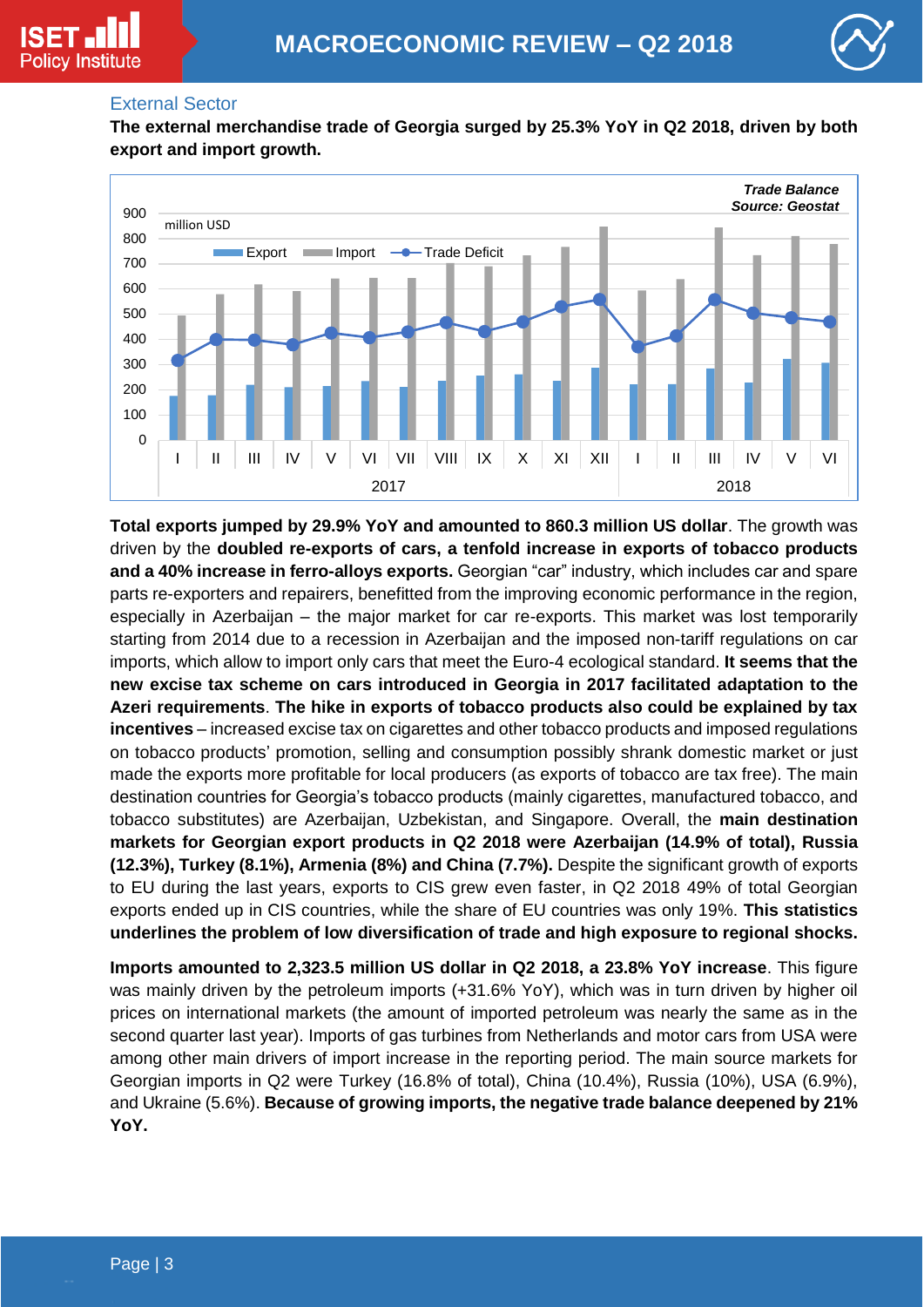

# **MACROECONOMIC REVIEW – Q2 2018**





Both tourism and remittance transfers maintained double-digit annual growth in Q2 2018. The number of international visitors increased by 13.8% YoY, while **the change in tourist numbers** (visitors who spent 24 hours or more in Georgia) **was even higher – a 20.4% annual increase**. As usual, the highest share of total visitors to Georgia were from neighboring countries – Russia, Azerbaijan, Turkey, and Armenia. **Leaders in the YoY percentage increase of international visitors in Q2 were China (+92.7% YoY), Germany (56% YoY), and Poland (38.3% YoY).** As a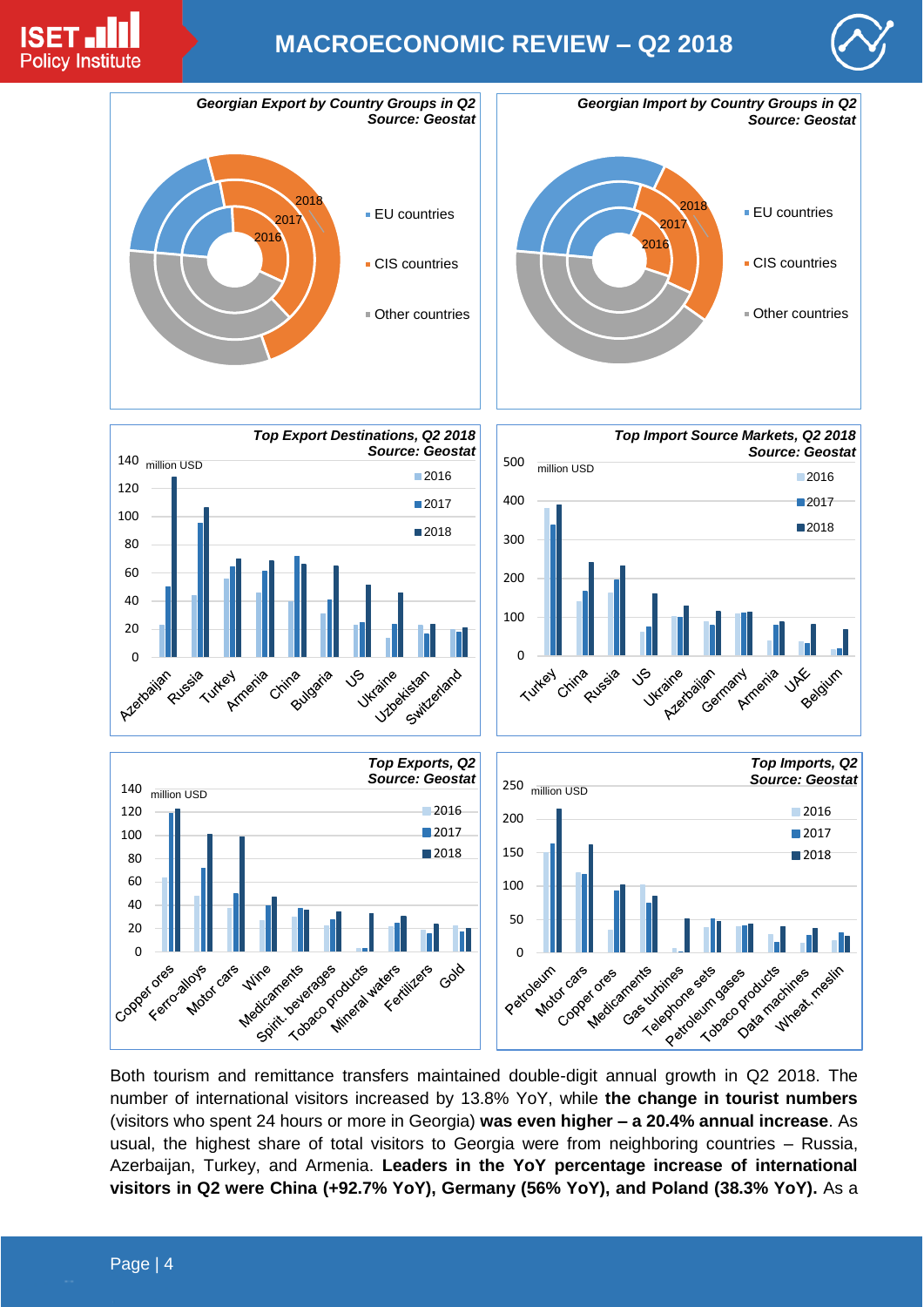

result, international tourism receipts in Q2 showed a 28.6% YoY increase, which means that this year an average tourist spent more than in the previous year.

Driven by higher inflow of money transfers from Italy (+36% YoY), Israel (+30.8% YoY), Greece (+22.3% YoY) and USA (+15.4% YoY) **the volume of total remittances to Georgia increased by 14.8% YoY in the reporting period.** Money inflow from Russia and Turkey were flat in Q2 due to the depreciation of local currencies against US dollar.



**Net foreign direct investment in Georgia also showed positive dynamics in Q2 2018 – a 9.4% YoY increase**. **Energy sector, transport and communications, and financial sector** were the largest FDI recipients. Going forward, the decrease in FDI levels is expected, as BP is finalizing its construction of gas and oil pipelines in the South Caucasus.

## Exchange Rate

**The positive development of external sector caused the strengthening of national currency exchange rate against the currencies of Georgia's main trading partners, US dollar and the euro in the beginning of 2018.** To smooth the currency appreciation, NBG bought 50 million US dollar in four auctions in April-June. Overall, in the Q2 2018, compared to the previous quarter the lari appreciated by 1.6% and 4.4% against the US dollar and euro respectively. In the same period lari strengthened against the Turkish lira and Russian ruble by 13.8% and 9.5% respectively. Lari also gained against Azerbaijani manat by 1.5% and Armenian dram by 1.7%.

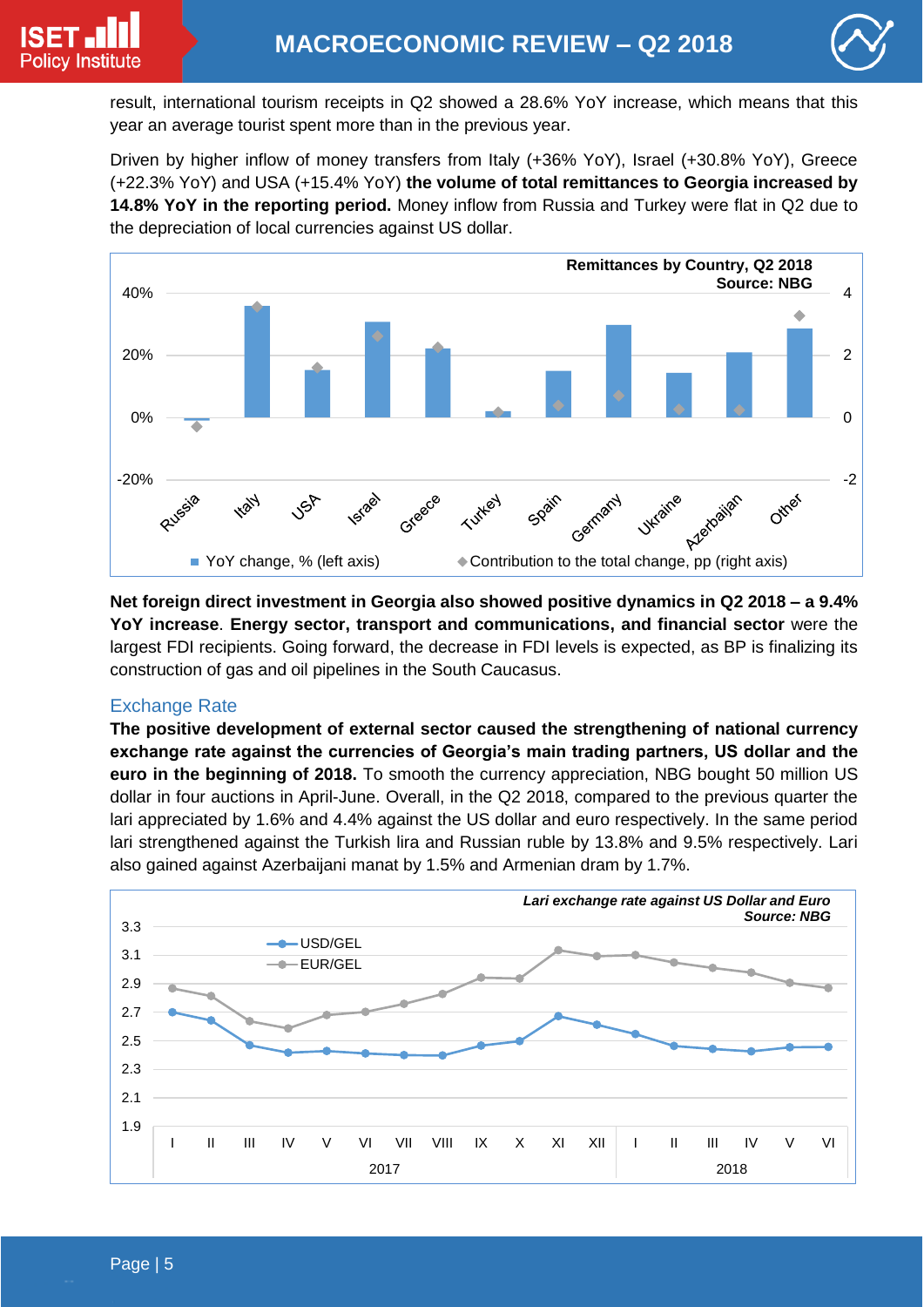

These currency trends were reflected in effective exchange rates. In the second quarter of 2018, compared to the previous quarter the Georgian lari appreciated in both nominal and real terms by 6.1% and 4% respectively. That means that **Georgian export goods and services became more expensive, while imports prices lowered.**



*\*Higher index means appreciation and vice versa* 

#### Credit Market

**In Q2 2018, total loans (stocks) granted by commercial banks, excluding interbank loans, increased by 25.5% YoY.** While this growth was mainly driven by the rapid acceleration of retail loans (+30.3% YoY), business loans also revealed an increasing trend (+19.9% YoY).

**Expanding credit activity was one of the drivers of economic growth in Q2 2018, however in the long-term it could create risks in financial sector and rise overindebtedness of Georgian households**. To promote sustainable credit practices and improve lending conditions, NBG has published a working draft law on standards for retail loans, which aims to avoid an extensive growth of retail loans over the transition period, and decrease the amount high-risk financial products on the market.



**Total deposits of enterprises and households in commercial bank also showed a notable increase of 21.5% YoY in Q2 2018.** In contrast with loans, the main drivers of the rise were deposits made by legal entities (+26.7% YoY, probably the growth was affected by CIT reform and, therefore, freed financial resources), while individuals deposits increased by 16.6% YoY.